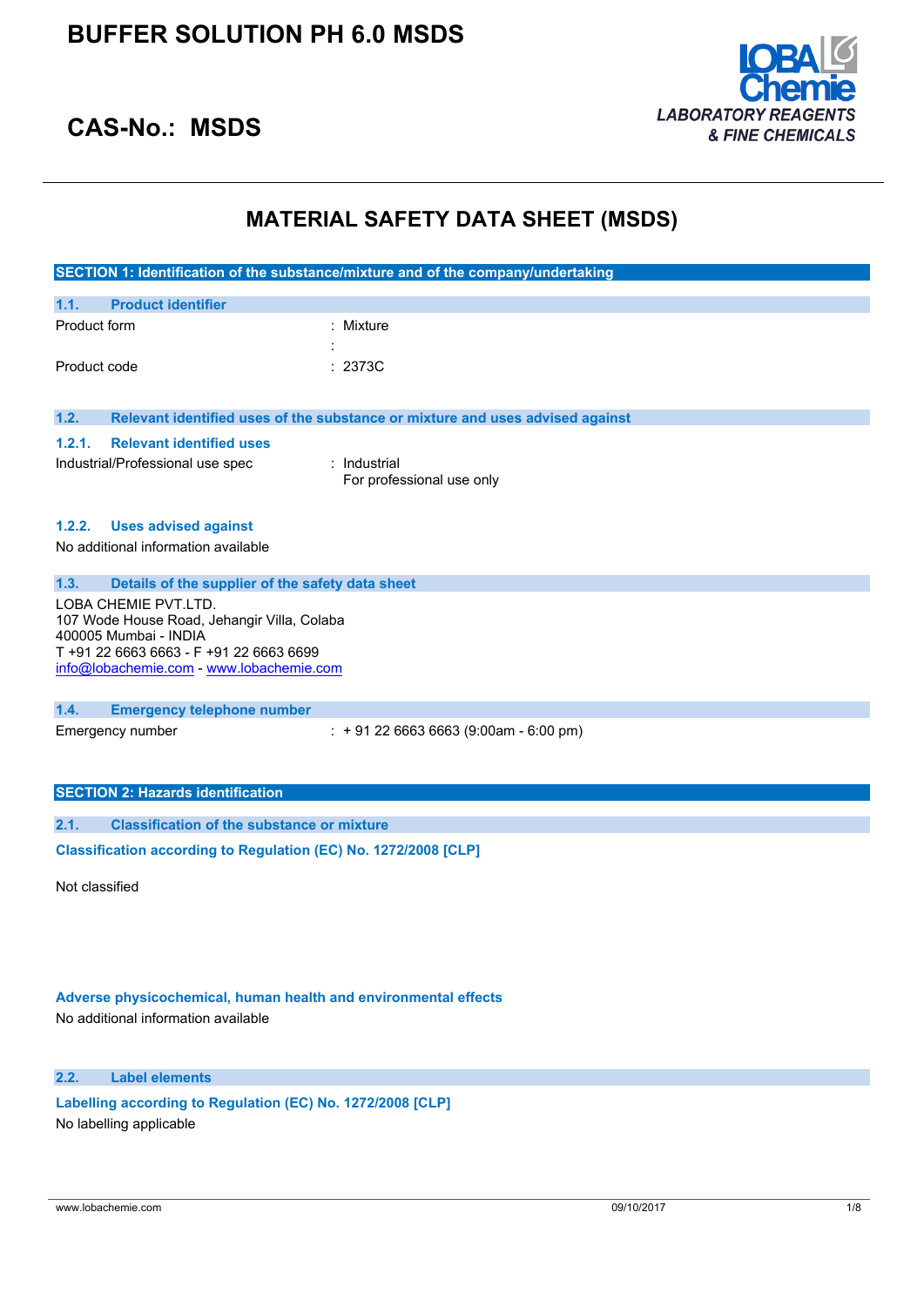Safety Data Sheet

#### **2.3. Other hazards**

No additional information available

|      | <b>SECTION 3: Composition/information on ingredients</b> |  |  |  |  |
|------|----------------------------------------------------------|--|--|--|--|
|      |                                                          |  |  |  |  |
| 3.1. | <b>Substances</b>                                        |  |  |  |  |
|      | Not applicable                                           |  |  |  |  |

| 3.2. | <b>Mixtures</b> |
|------|-----------------|
|      |                 |

| <b>Name</b>                                         | <b>Product identifier</b>                                                 | $\frac{9}{6}$ | <b>Classification according</b><br>to Regulation (EC) No.<br>1272/2008 [CLP] |
|-----------------------------------------------------|---------------------------------------------------------------------------|---------------|------------------------------------------------------------------------------|
| Water                                               | (CAS-No.) 7732-18-5<br>(EC-No.) 231-791-2                                 | $95 - 99.99$  | Not classified                                                               |
| POTASSIUM DIHYDROGEN<br>ORTHOPHOSPHATE ANHYDROUS AR | (CAS-No.) 7778-77-0<br>(EC-No.) 231-913-4                                 | $0.5 - 1$     | Not classified                                                               |
| SODIUM AZIDE AR                                     | (CAS-No.) 26628-22-8<br>(EC-No.) 247-852-1<br>(EC Index-No.) 011-004-00-7 | $0.01 - 1$    | Acute Tox. 1 (Oral), H300<br>Aquatic Chronic 1, H410                         |
| SODIUM HYDROXIDE PELLETS 98% AR/ACS                 | (CAS-No.) 1310-73-2                                                       | $0.01 - 0.05$ | Skin Corr. 1A, H314                                                          |

Full text of H-statements: see section 16

| <b>SECTION 4: First aid measures</b>             |                                                                                                                           |  |  |  |
|--------------------------------------------------|---------------------------------------------------------------------------------------------------------------------------|--|--|--|
|                                                  |                                                                                                                           |  |  |  |
| 4.1.<br><b>Description of first aid measures</b> |                                                                                                                           |  |  |  |
| First-aid measures after inhalation              | : Remove person to fresh air and keep comfortable for breathing.                                                          |  |  |  |
| First-aid measures after skin contact            | : Gently wash with plenty of soap and water. Wash contaminated clothing before<br>reuse.                                  |  |  |  |
| First-aid measures after eye contact             | : Rinse cautiously with water for several minutes. Remove contact lenses, if present<br>and easy to do. Continue rinsing. |  |  |  |
| First-aid measures after ingestion               | $:$ Rinse mouth.                                                                                                          |  |  |  |
| 4.2.                                             | Most important symptoms and effects, both acute and delayed                                                               |  |  |  |
| No additional information available              |                                                                                                                           |  |  |  |
| 4.3.                                             | Indication of any immediate medical attention and special treatment needed                                                |  |  |  |
| Treat symptomatically.                           |                                                                                                                           |  |  |  |
| <b>SECTION 5: Firefighting measures</b>          |                                                                                                                           |  |  |  |
| 5.1.<br><b>Extinguishing media</b>               |                                                                                                                           |  |  |  |
| Suitable extinguishing media                     | : Water spray. Foam. Dry powder. Carbon dioxide.                                                                          |  |  |  |

| Unsuitable extinguishing media | : Do not use a heavy water stream. |
|--------------------------------|------------------------------------|
|                                |                                    |

#### **5.2. Special hazards arising from the substance or mixture**

No additional information available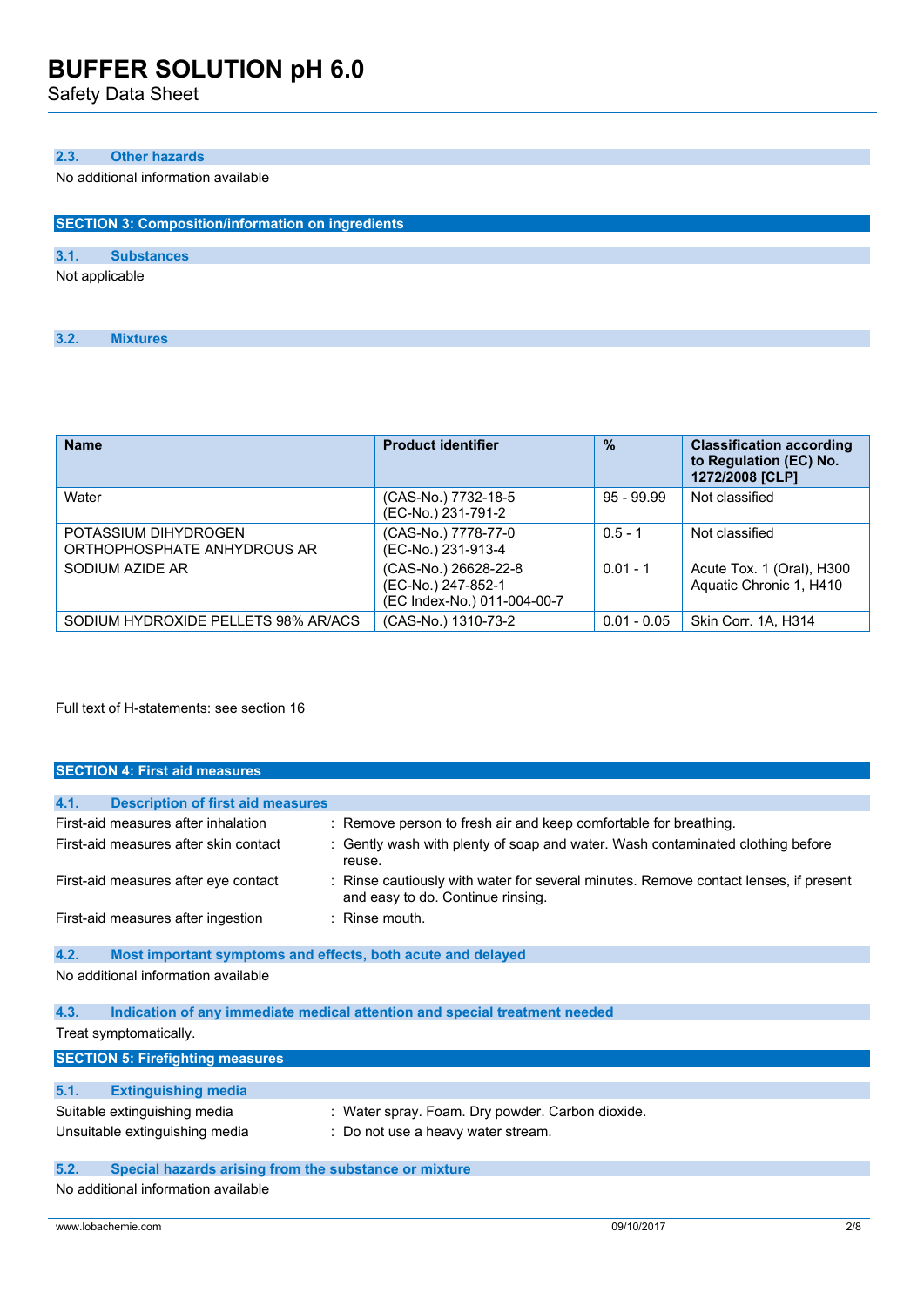Safety Data Sheet

| 5.3.                           | <b>Advice for firefighters</b>                                      |                                                                                                                            |
|--------------------------------|---------------------------------------------------------------------|----------------------------------------------------------------------------------------------------------------------------|
| Protection during firefighting |                                                                     | Do not enter fire area without proper protective equipment, including respiratory<br>protection.                           |
|                                | <b>SECTION 6: Accidental release measures</b>                       |                                                                                                                            |
| 6.1.                           |                                                                     |                                                                                                                            |
|                                |                                                                     | Personal precautions, protective equipment and emergency procedures                                                        |
| 6.1.1.                         | For non-emergency personnel                                         |                                                                                                                            |
|                                | <b>Emergency procedures</b>                                         | : Evacuate unnecessary personnel.                                                                                          |
| 6.1.2.                         | For emergency responders                                            |                                                                                                                            |
|                                | Protective equipment                                                | : Use personal protective equipment as required.                                                                           |
|                                | <b>Emergency procedures</b>                                         | : Ventilate area.                                                                                                          |
| 6.2.                           | <b>Environmental precautions</b>                                    |                                                                                                                            |
|                                | Avoid release to the environment.                                   |                                                                                                                            |
| 6.3.                           | Methods and material for containment and cleaning up                |                                                                                                                            |
|                                | Methods for cleaning up                                             | : Collect spillage. On land, sweep or shovel into suitable containers.                                                     |
| 6.4.                           | <b>Reference to other sections</b>                                  |                                                                                                                            |
|                                | No additional information available                                 |                                                                                                                            |
|                                | <b>SECTION 7: Handling and storage</b>                              |                                                                                                                            |
| 7.1.                           | <b>Precautions for safe handling</b>                                |                                                                                                                            |
|                                | Precautions for safe handling                                       | : Avoid contact with skin and eyes. Do not breathe vapours.                                                                |
|                                | Hygiene measures                                                    | : Wash hands and other exposed areas with mild soap and water before eating,<br>drinking or smoking and when leaving work. |
| 7.2.                           | <b>Conditions for safe storage, including any incompatibilities</b> |                                                                                                                            |
|                                | Storage conditions                                                  | : Store in a well-ventilated place. Keep container tightly closed.                                                         |
| 7.3.                           | <b>Specific end use(s)</b>                                          |                                                                                                                            |
|                                | No additional information available                                 |                                                                                                                            |
|                                | <b>SECTION 8: Exposure controls/personal protection</b>             |                                                                                                                            |
| 8.1.                           | <b>Control parameters</b>                                           |                                                                                                                            |
|                                | No additional information available                                 |                                                                                                                            |

| 8.2.<br><b>Exposure controls</b>                              |                                                                    |  |  |
|---------------------------------------------------------------|--------------------------------------------------------------------|--|--|
| Hand protection                                               | : Protective gloves                                                |  |  |
| Eye protection                                                | : Chemical goggles or safety glasses                               |  |  |
| Skin and body protection                                      | : Wear suitable protective clothing                                |  |  |
| Respiratory protection                                        | : [In case of inadequate ventilation] wear respiratory protection. |  |  |
| <b>SECTION 9: Physical and chemical properties</b>            |                                                                    |  |  |
|                                                               |                                                                    |  |  |
| 9.1.<br>Information on basic physical and chemical properties |                                                                    |  |  |

Physical state in the state of the state of the state of the state of the state of the state of the state of the state of the state of the state of the state of the state of the state of the state of the state of the state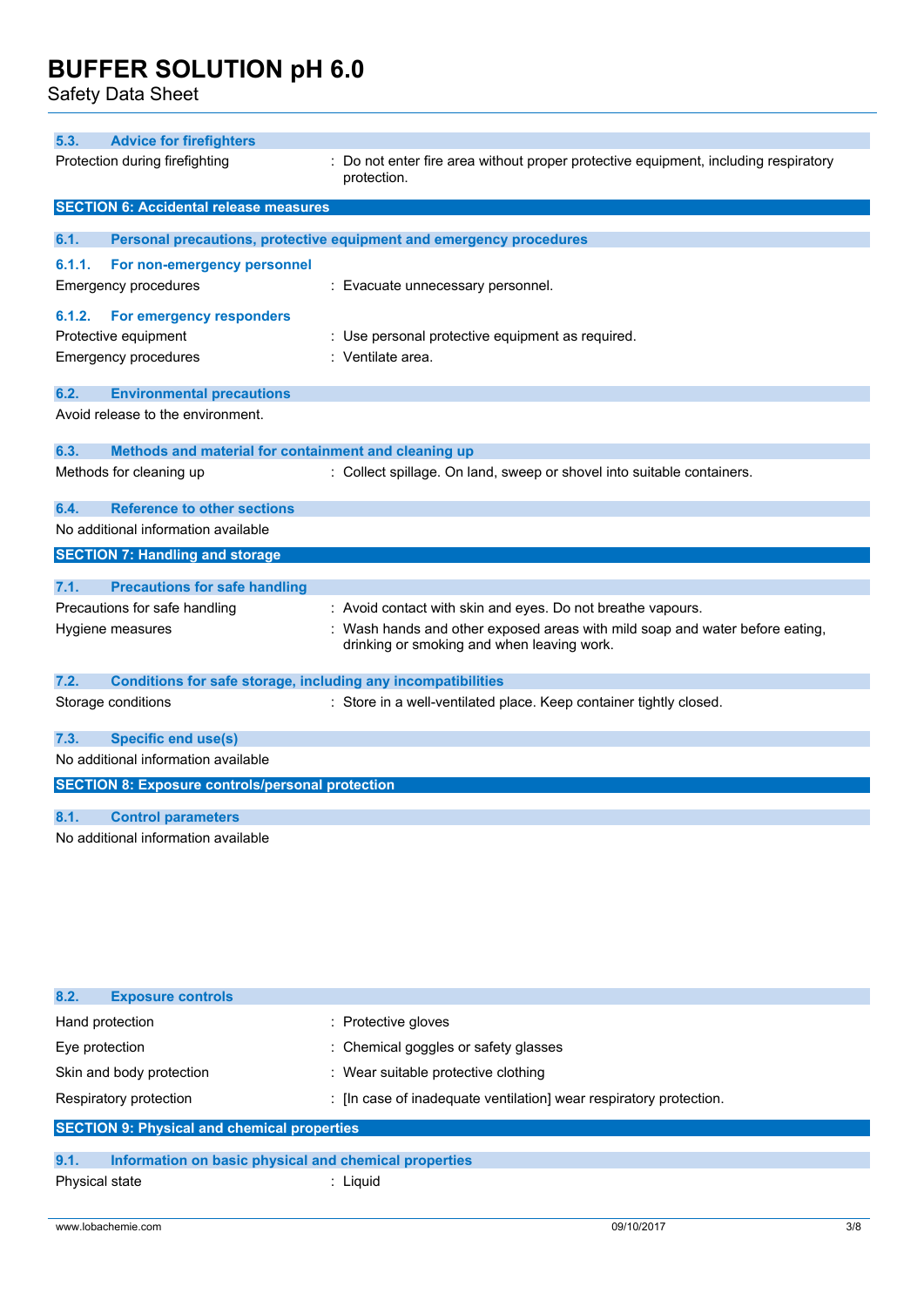### Safety Data Sheet

| Colour                                     | : Clear Colorless.  |
|--------------------------------------------|---------------------|
| Odour                                      | : No data available |
| Odour threshold                            | : No data available |
| pH                                         | : No data available |
| Relative evaporation rate (butylacetate=1) | : No data available |
| Melting point                              | : No data available |
| Freezing point                             | : No data available |
| Boiling point                              | : No data available |
| Flash point                                | : No data available |
| Auto-ignition temperature                  | : No data available |
| Decomposition temperature                  | : No data available |
| Flammability (solid, gas)                  | : No data available |
| Vapour pressure                            | : No data available |
| Relative vapour density at 20 °C           | : No data available |
| Relative density                           | : No data available |
| Solubility                                 | : No data available |
| Log Pow                                    | : No data available |
| Viscosity, kinematic                       | : No data available |
| Viscosity, dynamic                         | : No data available |
| Explosive properties                       | : No data available |
| Oxidising properties                       | : No data available |
| <b>Explosive limits</b>                    | : No data available |
|                                            |                     |

| 9.2.                                | <b>Other information</b>                    |  |
|-------------------------------------|---------------------------------------------|--|
|                                     | No additional information available         |  |
|                                     | <b>SECTION 10: Stability and reactivity</b> |  |
|                                     |                                             |  |
| 10.1.                               | <b>Reactivity</b>                           |  |
|                                     | No additional information available         |  |
| 10.2.                               | <b>Chemical stability</b>                   |  |
|                                     | Stable under normal conditions.             |  |
| 10.3.                               | <b>Possibility of hazardous reactions</b>   |  |
| No additional information available |                                             |  |
| 10.4.                               | <b>Conditions to avoid</b>                  |  |
| Direct sunlight.                    |                                             |  |
| 10.5.                               | <b>Incompatible materials</b>               |  |
|                                     | No additional information available         |  |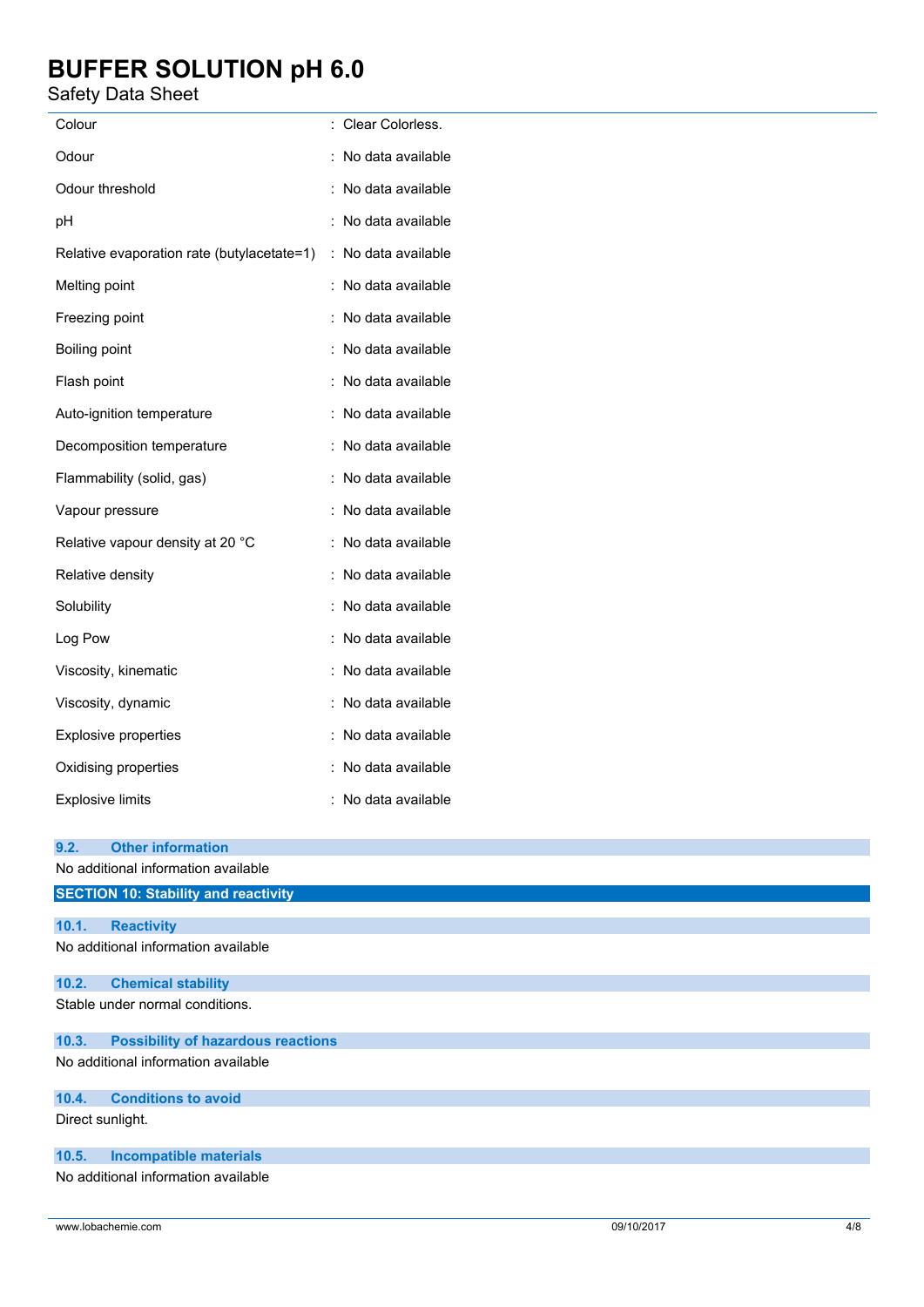Safety Data Sheet

**SECTION 11: Toxicological information**

#### **10.6. Hazardous decomposition products**

No additional information available

| <b>SECTION TT. TOXICOLOGICAL INTOITMATION</b> |                  |
|-----------------------------------------------|------------------|
|                                               |                  |
| 11.1.<br>Information on toxicological effects |                  |
| Acute toxicity                                | : Not classified |
|                                               |                  |
|                                               |                  |
| Skin corrosion/irritation                     | : Not classified |
| Serious eye damage/irritation                 | Not classified   |
| Respiratory or skin sensitisation             | Not classified   |
| Germ cell mutagenicity                        | Not classified   |
| Carcinogenicity                               | : Not classified |
|                                               |                  |
|                                               |                  |
| Reproductive toxicity                         | Not classified   |
| STOT-single exposure                          | Not classified   |
|                                               |                  |
|                                               |                  |
| STOT-repeated exposure                        | : Not classified |
|                                               |                  |
| Aspiration hazard                             | : Not classified |
|                                               |                  |

| <b>SECTION 12: Ecological information</b> |                                     |  |  |
|-------------------------------------------|-------------------------------------|--|--|
|                                           |                                     |  |  |
| 12.1.                                     | <b>Toxicity</b>                     |  |  |
|                                           | No additional information available |  |  |
|                                           |                                     |  |  |

#### **12.2. Persistence and degradability**

| <b>SODIUM AZIDE AR (26628-22-8)</b>                |                                                         |  |  |
|----------------------------------------------------|---------------------------------------------------------|--|--|
| Persistence and degradability                      | May cause long-term adverse effects in the environment. |  |  |
|                                                    |                                                         |  |  |
| 12.3.<br><b>Bioaccumulative potential</b>          |                                                         |  |  |
| No additional information available                |                                                         |  |  |
|                                                    |                                                         |  |  |
|                                                    |                                                         |  |  |
| 12.4.<br><b>Mobility in soil</b>                   |                                                         |  |  |
| No additional information available                |                                                         |  |  |
|                                                    |                                                         |  |  |
|                                                    |                                                         |  |  |
| 12.5.<br><b>Results of PBT and vPvB assessment</b> |                                                         |  |  |

No additional information available

#### **12.6. Other adverse effects**

No additional information available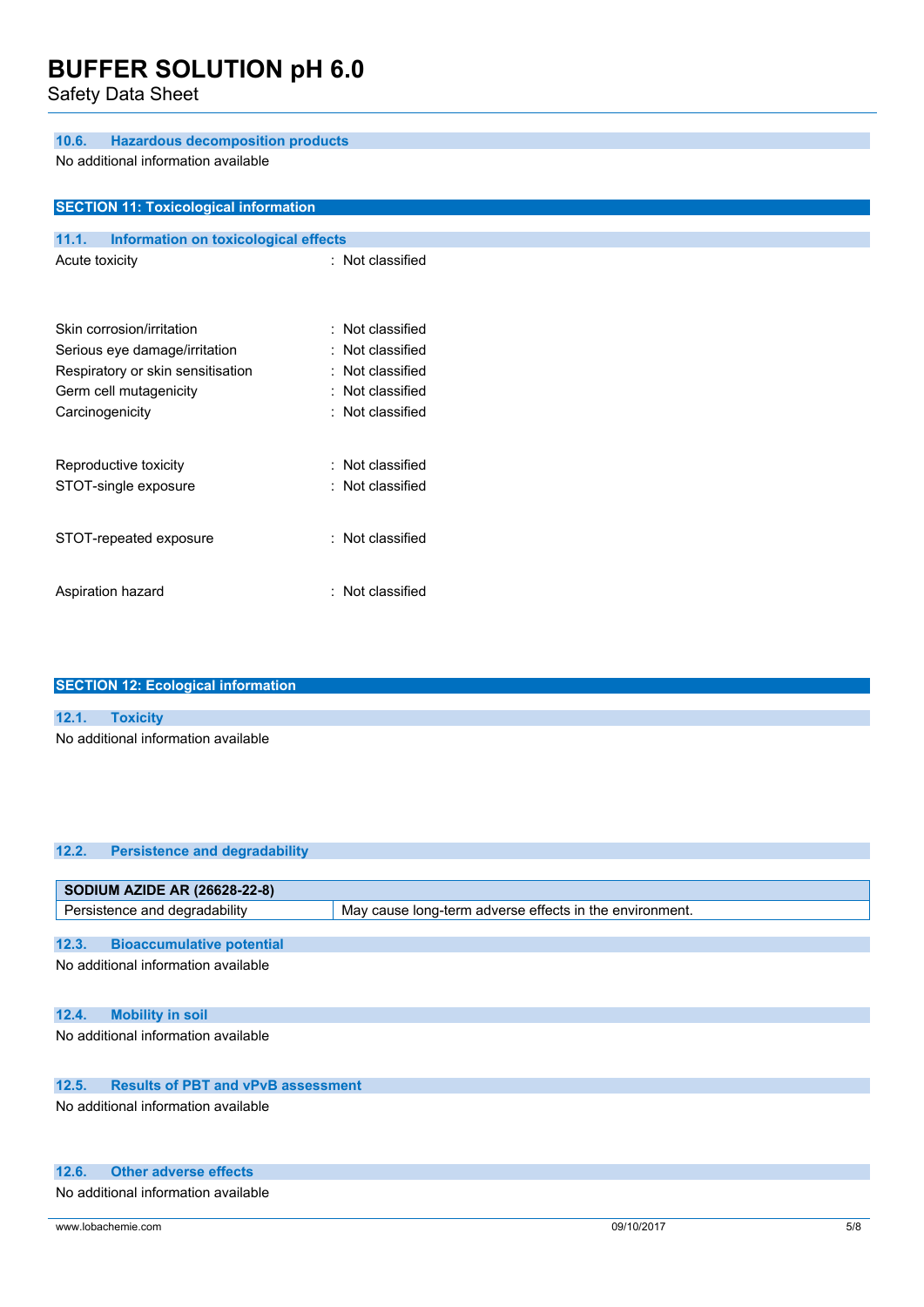### Safety Data Sheet

| <b>SECTION 13: Disposal considerations</b> |                         |  |
|--------------------------------------------|-------------------------|--|
|                                            |                         |  |
| 13.1.                                      | Waste treatment methods |  |
| No additional information available        |                         |  |
| <b>SECTION 14: Transport information</b>   |                         |  |
|                                            |                         |  |

In accordance with ADR / RID / IMDG / IATA / ADN

| 14.1.<br><b>UN number</b>                  |                                          |
|--------------------------------------------|------------------------------------------|
| UN-No. (ADR)                               | : Not applicable                         |
| UN-No. (IMDG)                              | Not applicable                           |
| UN-No. (IATA)                              | Not applicable                           |
| UN-No. (ADN)                               | Not applicable                           |
| UN-No. (RID)                               | : Not applicable                         |
| 14.2.<br><b>UN proper shipping name</b>    |                                          |
| Proper Shipping Name (ADR)                 | : Not applicable                         |
| Proper Shipping Name (IMDG)                | : Not applicable                         |
| Proper Shipping Name (IATA)                | Not applicable                           |
| Proper Shipping Name (ADN)                 | Not applicable                           |
| Proper Shipping Name (RID)                 | : Not applicable                         |
| 14.3.<br><b>Transport hazard class(es)</b> |                                          |
| <b>ADR</b>                                 |                                          |
| Transport hazard class(es) (ADR)           | : Not applicable                         |
| <b>IMDG</b>                                |                                          |
| Transport hazard class(es) (IMDG)          | : Not applicable                         |
| <b>IATA</b>                                |                                          |
| Transport hazard class(es) (IATA)          | : Not applicable                         |
| <b>ADN</b>                                 |                                          |
| Transport hazard class(es) (ADN)           | : Not applicable                         |
| <b>RID</b>                                 |                                          |
| Transport hazard class(es) (RID)           | : Not applicable                         |
| <b>Packing group</b><br>14.4.              |                                          |
| Packing group (ADR)                        | : Not applicable                         |
| Packing group (IMDG)                       | Not applicable                           |
| Packing group (IATA)                       | Not applicable                           |
| Packing group (ADN)                        | Not applicable                           |
| Packing group (RID)                        | Not applicable                           |
| <b>Environmental hazards</b><br>14.5.      |                                          |
| Dangerous for the environment              | : No                                     |
| Marine pollutant                           | : No                                     |
| Other information                          | : No supplementary information available |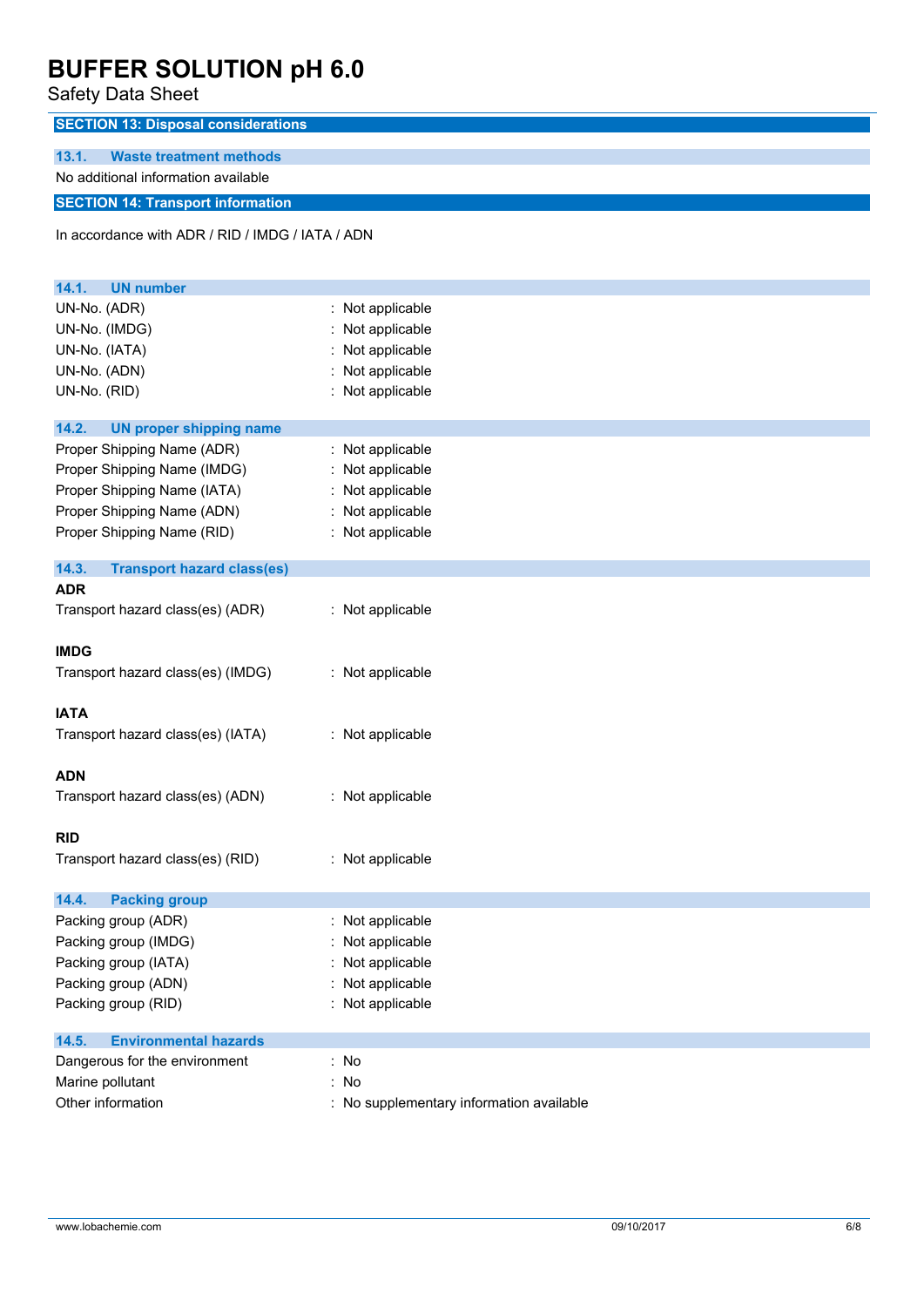### Safety Data Sheet

**14.6. Special precautions for user**

**- Overland transport**

Not applicable

**- Transport by sea** Not applicable

**- Air transport**

Not applicable

**- Inland waterway transport** Not applicable

**- Rail transport** Not applicable

**14.7. Transport in bulk according to Annex II of MARPOL 73/78 and the IBC Code** Not applicable

**SECTION 15: Regulatory information**

**15.1. Safety, health and environmental regulations/legislation specific for the substance or mixture**

#### **15.1.1. EU-Regulations**

Contains no REACH substances with Annex XVII restrictions Contains no substance on the REACH candidate list

Contains no REACH Annex XIV substances

#### **15.1.2. National regulations**

#### **Germany**

| Reference to AwSV                                                                  | : Water hazard class (WGK) 3, severe hazard to water (Classification according to<br>AwSV, Annex 1) |
|------------------------------------------------------------------------------------|-----------------------------------------------------------------------------------------------------|
| 12th Ordinance Implementing the Federal<br>Immission Control Act - 12. BlmSchV     | : Is not subject of the 12. BlmSchV (Hazardous Incident Ordinance)                                  |
| <b>Netherlands</b>                                                                 |                                                                                                     |
| SZW-lijst van kankerverwekkende stoffen                                            | : None of the components are listed                                                                 |
| SZW-lijst van mutagene stoffen                                                     | : None of the components are listed                                                                 |
| NIET-limitatieve lijst van voor de<br>voortplanting giftige stoffen - Borstvoeding | : None of the components are listed                                                                 |

| <u>voortplanting ginge storien – borstvoeging</u> |                                     |
|---------------------------------------------------|-------------------------------------|
| NIET-limitatieve lijst van voor de                | : None of the components are listed |
| voortplanting giftige stoffen -                   |                                     |
| Vruchtbaarheid                                    |                                     |
| NIET-limitatieve lijst van voor de                | : None of the components are listed |

voortplanting giftige stoffen – Ontwikkeling